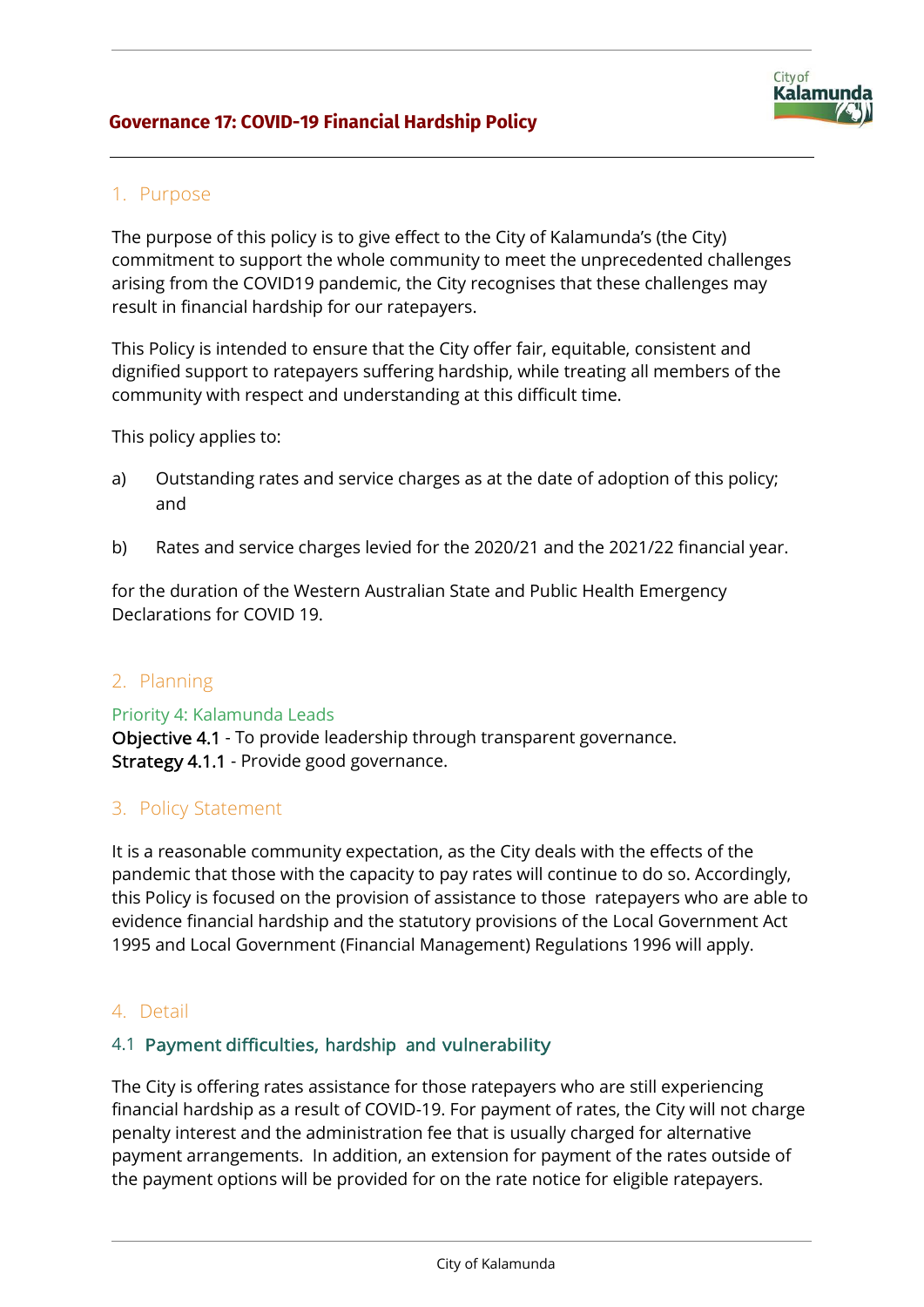

# 4.2 Anticipated Financial Hardship due to COVID19

Covid-19 Financial hardship occurs when a ratepayer is genuinely struggling to pay their rates and charges owed and struggling to meet other financial obligations. Genuine financial hardship does not arise where it is inconvenient to pay the amount of rates owed or it is subject to the timing of income; for example, holiday pay, dividends, lump sum payments. Genuine financial hardship may occur in the following circumstances arising as a result of the COVID-19 pandemic crisis:

- a) Loss or significant reduction in family income due to job loss or business closure (or both).
- b) Serious illness resulting in incapacity to work.
- c) Any other factor that results in an unforeseen and substantial change in the ratepayer's capacity to meet their financial obligations.

## 4.3 Financial Hardship Criteria

While evidence of hardship will be required, we recognise that not all circumstances are alike. The City will take a flexible approach to a range of individual circumstances including, but not limited to, the following situations:

- a) Recent unemployment or under-employment
- b) Sickness or recovery from sickness
- c) Low income or loss of income
- d) Unanticipated circumstances such as caring for and supporting an extended family

Ratepayers are encouraged to provide any information about their individual circumstances that will be relevant for assessment. This may include demonstrating a capacity to make some payment and where possible, entering into a payment proposal. The City will consider all circumstances, applying the principles of fairness, equity and confidentiality whilst complying with our statutory responsibilities.

### 4.4 Payment Arrangements

Payment arrangements will be facilitated in accordance with Section 6.49 of the Act are of an agreed frequency and amount. These arrangements will consider the following:

- a) The payment arrangement will establish a known end date that is realistic in achieving the discharge of the debt;
- b) The ratepayer will be responsible for informing the City of any change in circumstance that jeopardises the agreed payment schedule.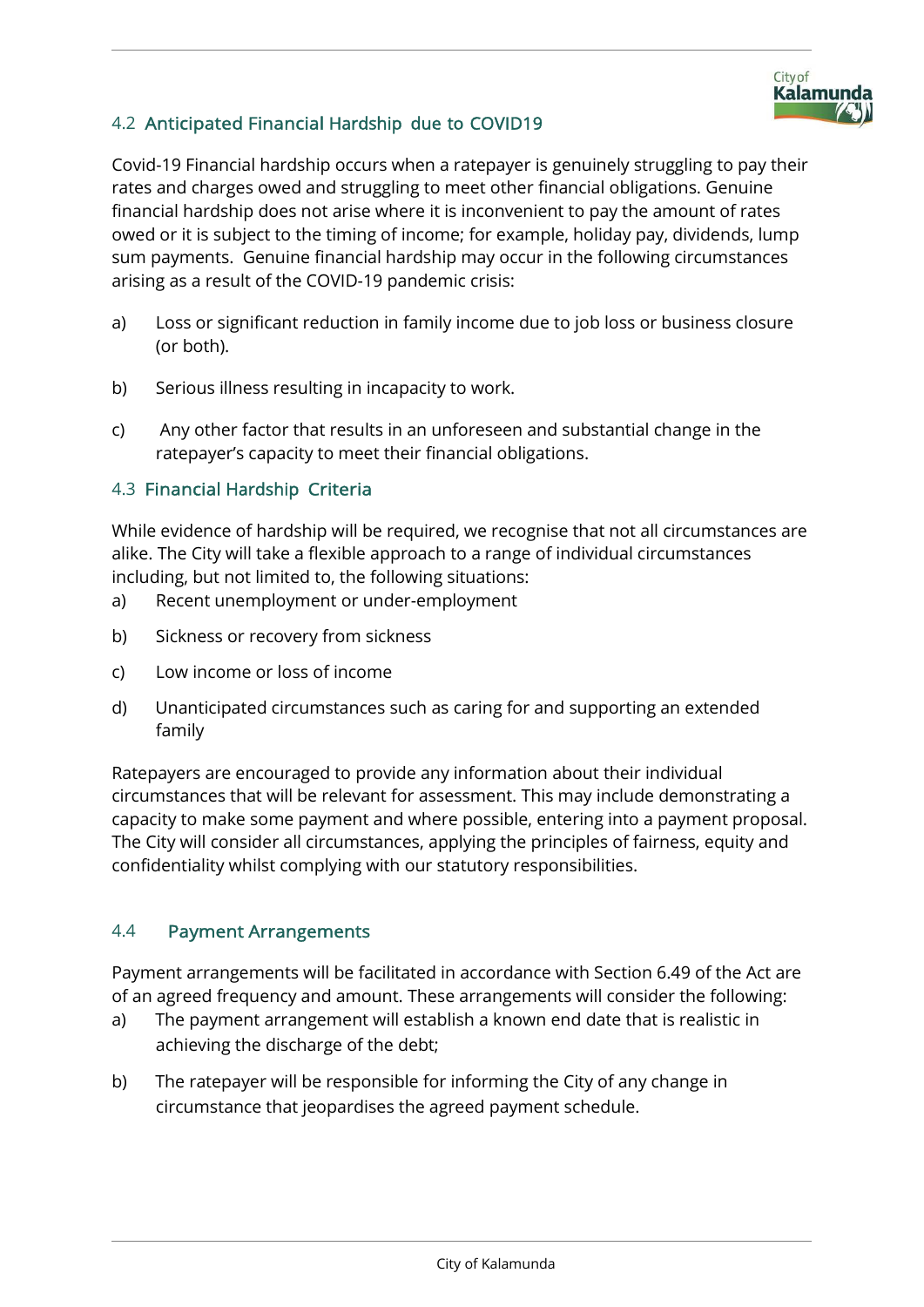### 4.5 Debt recovery

Debt recovery actions via the courts for 2021/2022 will remain suspended for outstanding debts. This is only for those ratepayers who adhere to the payment arrangements agreed to as part of the financial hardship rates assistance application approval.

Rates and service charge debts that remain outstanding at the end of the 2021/22 financial year, will then be subject to the rates debt recovery procedures prescribed in the Local Government Act 1995, as agreed to by Council.

### 4.6 Review

The City will establish a mechanism for review of decisions made under this policy and advise the applicant of their right to seek review and the procedure to be followed.

## 4.7 Communication and Confidentiality

The City will always maintain confidential communications and undertakes to communicate with a nominated support person or other third party at their request.

# 5. Community Consultation

The financial hardship rates assistance application form is available on the City's website. Furthermore, the back of the rates notices advises to contact the rates department if experiencing financial difficulties.

# 6. Governance

This Policy will be governed by the Council until such time as the COVID pandemic is resolved.

# 7. Measures of Success

The City aims to review and process financial hardship applications forms within two weeks. Ratepayer to be advise of the outcome as soon as practical.

### 8. Definitions

Nil.